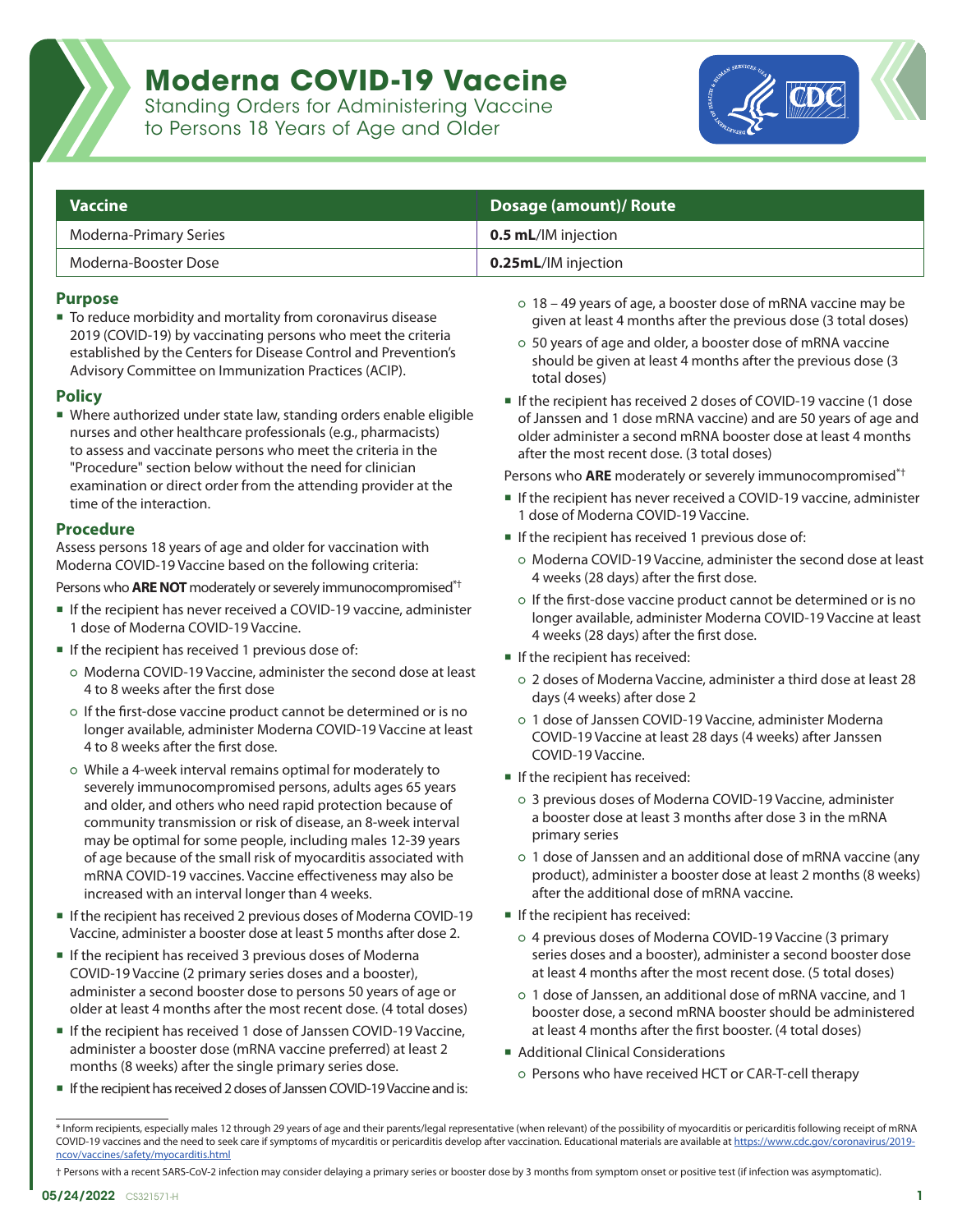## **Moderna COVID-19 Vaccine**

Standing Orders for Administering Vaccine to Persons 18 Years of Age and Older



- » Revaccinate persons who received doses of COVID-19 vaccine prior to receiving HCT or CAR-T-cell therapy with a primary series at least 3 months (12 weeks) after transplant or CAR-Tcell therapy.
- For persons who received a COVID-19 vaccine:
	- » Outside of the United States
	- » Not currently authorized/approved in the United States

See clinical guidance, including booster dose recommendations, at [https://www.cdc.gov/vaccines/](https://www.cdc.gov/vaccines/covid-19/clinical-considerations/covid-19-vaccines-us.html#people-vacci) [covid-19/clinical-considerations/covid-19-vaccines-us.](https://www.cdc.gov/vaccines/covid-19/clinical-considerations/covid-19-vaccines-us.html#people-vacci) [html#people-vaccinated-outside-us](https://www.cdc.gov/vaccines/covid-19/clinical-considerations/covid-19-vaccines-us.html#people-vacci) 

- Moderna COVID-19 vaccine may be coadministered with other vaccines without regard to timing, including simultaneous administration.
- For recommendations for COVID-19 vaccination and SARS-CoV-2 infection, see [https://www.cdc.gov/vaccines/covid-19/clinical](https://www.cdc.gov/vaccines/covid-19/clinical-considerations/covid-19-vaccines-us.html#CoV-19-vaccination)[considerations/covid-19-vaccines-us.html#CoV-19-vaccination](https://www.cdc.gov/vaccines/covid-19/clinical-considerations/covid-19-vaccines-us.html#CoV-19-vaccination)
- Screen for Contraindications and Precautions
	- Contraindications:
		- » History of a:
			- Severe allergic reaction (e.g., anaphylaxis) after a previous dose or to a component of the COVID-19 vaccine
- Known diagnosed allergy to a component of the COVID-19 vaccine (see [https://www.cdc.gov/vaccines/](https://www.cdc.gov/vaccines/covid-19/clinical-considerations/covid-19-vaccines-us.html#Appendix-C) [covid-19/clinical-considerations/covid-19-vaccines-us.](https://www.cdc.gov/vaccines/covid-19/clinical-considerations/covid-19-vaccines-us.html#Appendix-C) [html#Appendix-C for a list of vaccine components](https://www.cdc.gov/vaccines/covid-19/clinical-considerations/covid-19-vaccines-us.html#Appendix-C))
- Precautions:
	- » Most people determined to have a precaution to a COVID-19 vaccine at their appointment can and should be administered vaccine.
	- » Immediate allergic reaction<sup>‡</sup> to any non-COVID-19 vaccine or injectable therapy (i.e., intramuscular, intravenous, or subcutaneous vaccines or therapies [excluding subcutaneous immunotherapy for allergies, i.e., "allergy shots"])
		- This includes non-COVID-19 vaccines and therapies with multiple components and the component(s) that elicited the reaction is unknown
	- » Immediate (within 4 hours after vaccination) non-severe, allergic reaction to a previous dose of the COVID-19 vaccine
	- » Contraindication to one type of COVID-19 vaccine (mRNA) is a precaution to other types of COVID-19 vaccines (Janssen)§
	- » Moderate to severe acute illness, with or without fever
	- » History of MIS-C or MIS-A
	- » History of myocarditis or pericarditis after a dose of an mRNA COVID-19 vaccine

| Sex and Weight of Patient         | <b>Needle Gauge</b> | Needle Length      | <b>Injection Site<sup>1</sup></b> |
|-----------------------------------|---------------------|--------------------|-----------------------------------|
| Female or male fewer than 130 lbs | $22 - 25$           | $5/8$ ** $-1$ "    | Deltoid muscle of arm             |
| Female or male 130-152 lbs        | $22 - 25$           | 1 <sup>11</sup>    | Deltoid muscle of arm             |
| Female 152-200 lbs                | $22 - 25$           | $1 - 1\frac{1}{2}$ | Deltoid muscle of arm             |
| Male 152-260 lbs                  | $22 - 25$           | $1 - 1\frac{1}{2}$ | Deltoid muscle of arm             |
| Female 200+ lbs                   | $22 - 25$           | $1\frac{1}{2}$     | Deltoid muscle of arm             |
| Male $260+$ lbs                   | $22 - 25$           | $1\frac{1}{2}$     | Deltoid muscle of arm             |

- Provide all recipients with a copy of the current federal Emergency Use Authorization (EUA) Fact Sheet for Recipients and Caregivers.
- Prepare to administer the vaccine. Choose the correct needle gauge, needle length, and injection site for persons:
	- 18 years of age:
		- » Needle gauge/length: 22-25 gauge, 1-inch.
		- » Site: Deltoid muscle of arm.
	- 19 years of age and older: See chart.
- **Follow the manufacturer's guidance for storing/handling** punctured vaccine vials.
- Administer Moderna COVID-19 Vaccine by intramuscular (IM) injection
	- 0.5 mL for primary series and additional primary dose (moderately to severely immunocompromised persons)
	- 0.25 mL for booster dose
- Document vaccination.

‡ An immediate allergic reaction is defined as any hypersensitivity-related signs or symptoms such as urticaria, angioedema, respiratory distress (e.g., wheezing, stridor), or anaphylaxis that occur within 4 hours following exposure to a vaccine or medication.

§ Consider consultation with an allergist-immunologist to help determine if a patient with a contraindication to an mRNA vaccine can safely receive the Janssen COVID-19 Vaccine. Healthcare providers and health departments may also request a consultation from the [Clinical Immunization Safety Assessment COVIDvax project \(https://www.cdc.gov/vaccinesafety/ensuringsafety/](https://www.cdc.gov/vaccinesafety/ensuringsafety/monitoring/cisa/index.html) [monitoring/cisa/index.html](https://www.cdc.gov/vaccinesafety/ensuringsafety/monitoring/cisa/index.html)). Vaccination of these individuals should only be done in an appropriate setting under the supervision of a healthcare provider experienced in the management of severe allergic reactions.

• People with a contraindication to mRNA COVID-19 vaccines (including due to a known PEG allergy) have a precaution to Janssen COVID-19 vaccination. People who have previously received an mRNA COVID-19 vaccine dose should wait at least 28 days to receive Janssen COVID-19 Vaccine.

• People with a contraindication to Janssen COVID-19 Vaccine (including due to a known polysorbate allergy) have a precaution to mRNA COVID-19 vaccination.

¶ Alternately, the anterolateral thigh can be used. A 1.5-inch needle may be used if administering vaccine in this site.

\*\* Some experts recommend a 5/8-inch needle for men and women who weigh less 130 pounds. If used, skin must be stretched tightly (**do not bunch subcutaneous tissue**).